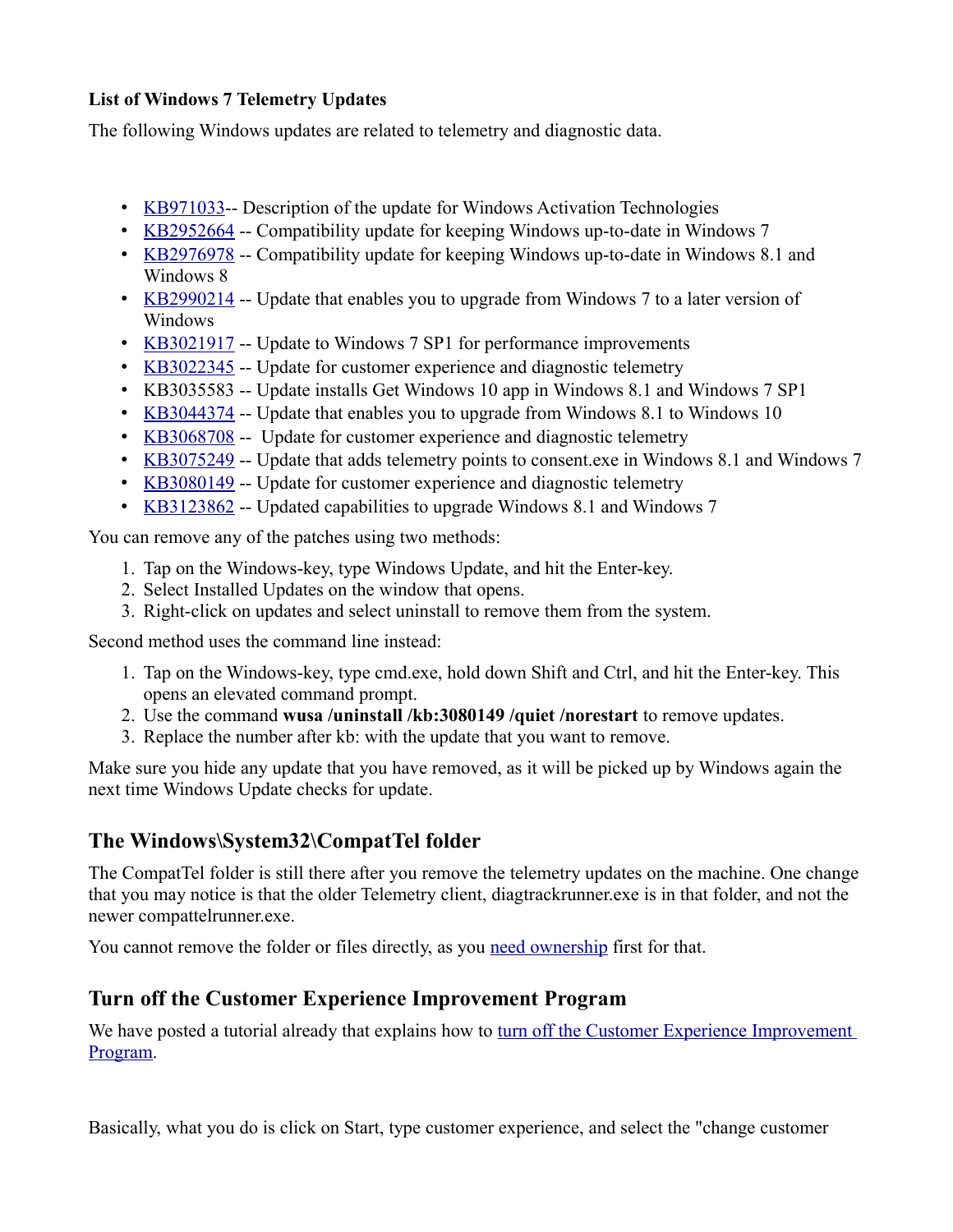experience improvement program settings" result. Select "No, I don't want to participate in the program" when the new settings window opens.

### **Remove the Telemetry service**

Next thing on the list is to remove the **Diagnostic Tracking service**. It may not exist anymore already, but I suggest you run the commands below just to make sure.

Open an elevated command prompt -- if it is not still open -- and run the following commands:

- 1. sc stop Diagtrack
- 2. sc delete Diagtrack

The first command stops the Diagtrack service, the second deletes it.

### **Blocking Microsoft Servers**

**Caution**: Some servers and IP addresses may be used by other Windows services. If you notice that some are not working anymore, disable them one by one until you find the culprit that you need to exclude from the blocking.

Note: the following servers cannot be blocked using the hosts file. You need to block them using another means, e.g. router firewall or installed firewall.

- onesettings-hk2.metron.live.com.nsatc.net
- onesettings-bn2.metron.live.com.nsatc.net
- onesettings-cy2.metron.live.com.nsatc.net
- vortex-hk2.metron.live.com.nsatc.net
- vortex-db5.metron.live.com.nsatc.net

Other servers you may want to block:

- $\cdot$  134.170.30.202
- $\cdot$  137.116.81.24
- $\cdot$  204.79.197.200
- $\cdot$  23.218.212.69
- $\cdot$  65.39.117.230
- $\cdot$  65.55.108.23
- a-0001.a-msedge.net
- choice.microsoft.com
- choice.microsoft.com.nsatc.net
- compatexchange.cloudapp.net
- corp.sts.microsoft.com
- corpext.msitadfs.glbdns2.microsoft.com
- cs1.wpc.v0cdn.net
- df.telemetry.microsoft.com
- diagnostics.support.microsoft.com
- fe2.update.microsoft.com.akadns.net
- feedback.microsoft-hohm.com
- feedback.search.microsoft.com
- feedback windows com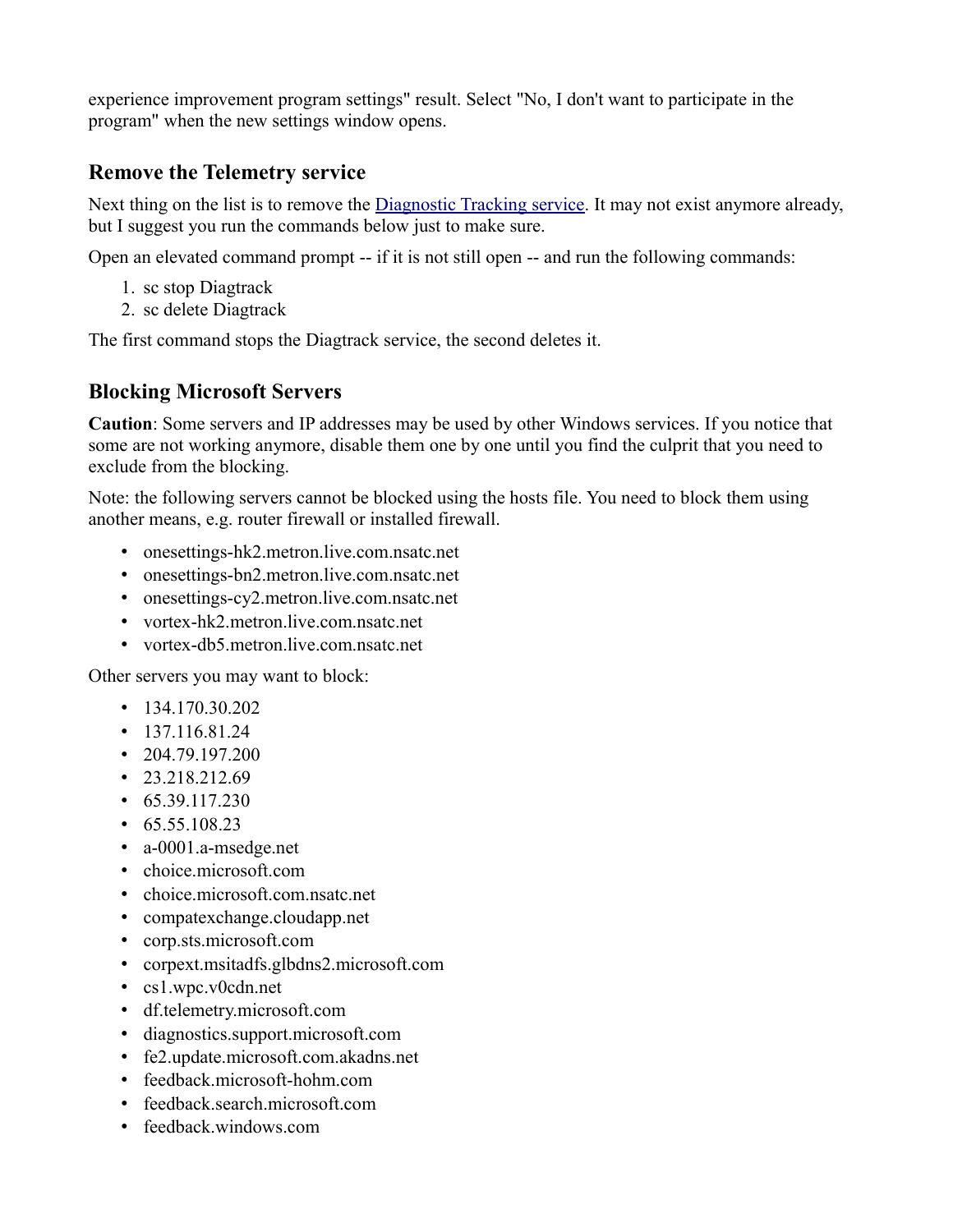- i1.services.social.microsoft.com
- i1.services.social.microsoft.com.nsatc.net
- oca.telemetry.microsoft.com
- oca.telemetry.microsoft.com.nsatc.net
- pre.footprintpredict.com
- redir.metaservices.microsoft.com
- reports.wes.df.telemetry.microsoft.com
- services.wes.df.telemetry.microsoft.com
- settings-sandbox.data.microsoft.com
- settings-win.data.microsoft.com
- sls.update.microsoft.com.akadns.net
- sqm.df.telemetry.microsoft.com
- sqm.telemetry.microsoft.com
- sqm.telemetry.microsoft.com.nsatc.net
- statsfe1.ws.microsoft.com
- statsfe2.update.microsoft.com.akadns.net
- statsfe2.ws.microsoft.com
- survey.watson.microsoft.com
- telecommand.telemetry.microsoft.com
- telecommand.telemetry.microsoft.com.nsatc.net
- telemetry.appex.bing.net
- telemetry.appex.bing.net:443
- telemetry.microsoft.com
- telemetry.urs.microsoft.com
- vortex.data.microsoft.com
- vortex-sandbox.data.microsoft.com
- vortex-win.data.microsoft.com
- watson.live.com
- watson.microsoft.com
- watson.ppe.telemetry.microsoft.com
- watson.telemetry.microsoft.com
- watson.telemetry.microsoft.com.nsatc.net
- wes.df.telemetry.microsoft.com

## **Deleting Scheduled Tasks**

Windows 7 and 8.1 run a lot of tasks that send data to Microsoft.

- 1. Tap on the Windows-key, type Task Scheduler, and hit the Enter-key.
- 2. Navigate to Microsoft > Windows in the task hierarchy, and delete (or disable) the following tasks:
- 3. All tasks with Application Experience.
- 4. All tasks with Autochk.
- 5. All tasks with Customer Experience Improvement Program.
- 6. DiskDiagnosticDataCollector under DiskDiagnostic.
- 7. WinSAT under Maintenance.
- 8. Deactivate all Media Center tasks.